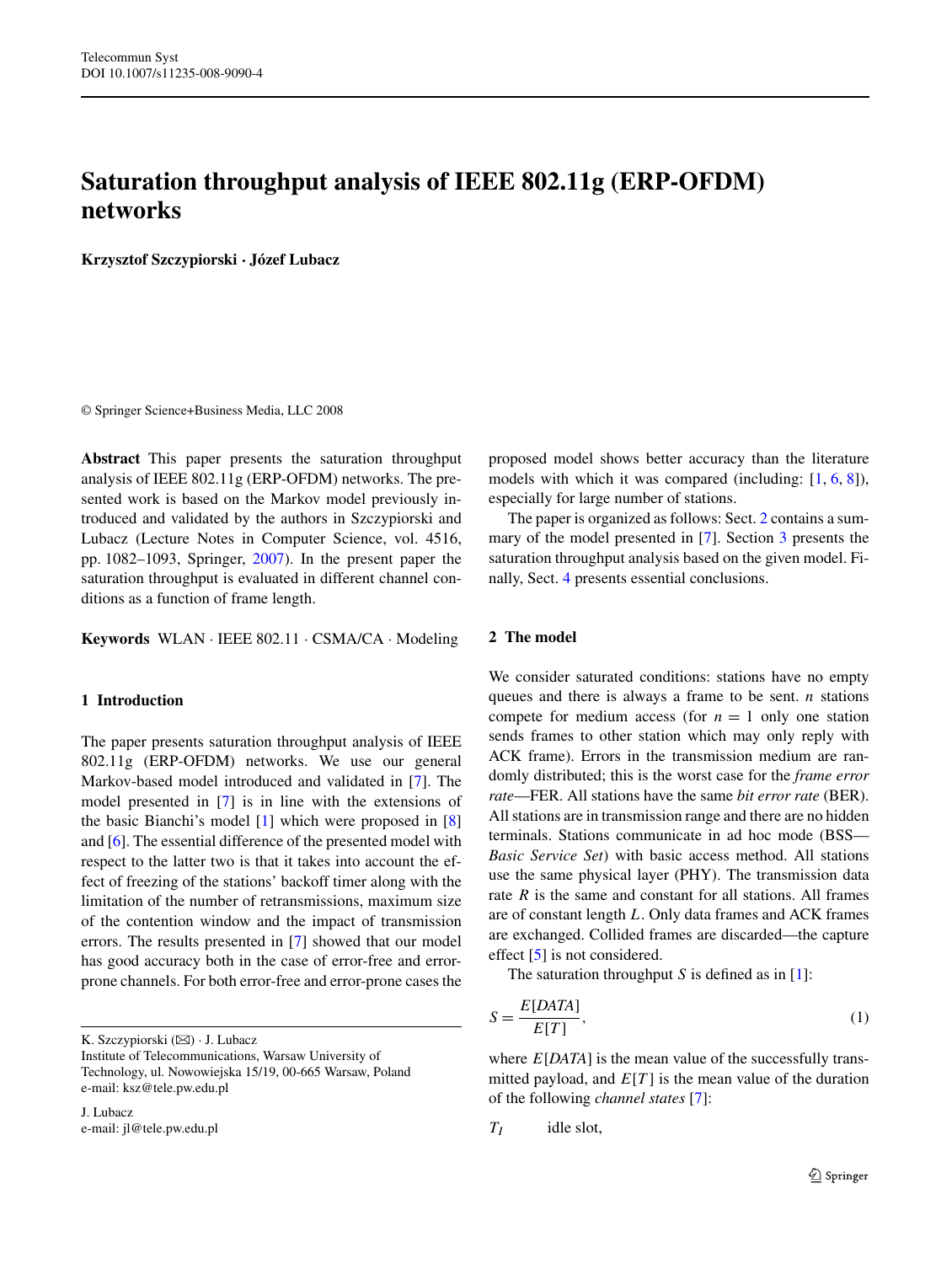*TS* successful transmission,

*TC* transmission with collision,

*TE*\_*DATA* unsuccessful transmission with data frame error, *TE*\_*ACK* unsuccessful transmission with ACK error.

Above channel states depend on:

|                         | T <sub>PHYhdr</sub> duration of a PLCP (PHY Layer Convergence Pro- |
|-------------------------|--------------------------------------------------------------------|
|                         | <i>cedure</i> ) preamble and a PLCP header,                        |
| $T_{DATA}$              | duration to transmit a data frame,                                 |
| $T_{ACK}$               | duration to transmit an ACK frame,                                 |
| $T_{SIFS}$              | duration of SIFS (Short InterFrame Space),                         |
| <i>T<sub>DIFS</sub></i> | duration of DIFS (DCF InterFrame Space),                           |
| $T_{EIFS}$              | duration of EIFS ( <i>Extended InterFrame Space</i> ).             |
|                         |                                                                    |

The relation of the saturation throughput to physical channel characteristics is calculated similarly as in [\[6](#page-6-0)]:

$$
\begin{cases}\nT_I = \sigma \\
T_S = 2T_{PHYhdr} + T_{DATA} + 2\delta + T_{SIFS} + T_{ACK} + T_{DIFS} \\
T_C = T_{PHYhdr} + T_{DATA} + \delta + T_{EIFS} \\
T_{E\_DATA} = T_{PHYhdr} + \delta + T_{DATA} + T_{EIFS} \\
T_{E\_ACK} = T_S\n\end{cases} (2)
$$

where *σ* is the duration of the idle slot (*aSlotTime* [[2](#page-6-0)]) and *δ* is the propagation delay.

For OFDM (*Orthogonal Frequency Division Multiplexing*) PHY, i.e. 802.11a [\[3](#page-6-0)] and 802.11g [\[4](#page-6-0)]:

$$
T_{ACK} = T_{symbol} \left[ \frac{L_{SER} + L_{TAIL} + L_{ACK}}{N_{BpS}} \right]
$$
 (3)

$$
T_{DATA} = T_{symbol} \left[ \frac{L_{SER} + L_{TAIL} + L_{DATA}}{N_{BpS}} \right]
$$
\n(4)

where:

*Tsymbol* duration of a transmission symbol,

*LSER* OFDM PHY layer SERVICE field size,

*LTAIL* OFDM PHY layer TAIL fields size,

*NBpS* number of encoded bits per one symbol,

*LACK* size of an ACK frame,

*LDATA* size of a data frame.

Values of *σ,TPHYhdr,TSIFS,TDIFS,TEIFS,Tsymbol,NBpS*, *LSER*, and *LTAIL* are defined in accordance with the 802.11 standard  $([2, 3],$  $([2, 3],$  $([2, 3],$  $([2, 3],$  $([2, 3],$  or  $[4]$  $[4]$ ).

Probabilities corresponding to states of the channel are denoted as follows:

*PI* probability of idle slot,

*PS* probability of successful transmission,

*PC* probability of collision,

*PE*\_*DATA* probability of unsuccessful transmission due to data frame error,

*PE*\_*ACK* probability of unsuccessful transmission due to ACK error.

Let  $\tau$  be the probability of frame transmission,  $p_e$ <sub>data</sub> the probability of data frame error and *pe*\_*ACK* the probability of ACK error. These are related to channel state probabilities as follows:

$$
\begin{cases}\nP_I = (1 - \tau)^n \\
P_S = n\tau (1 - \tau)^{n-1} (1 - p_{e\_data}) (1 - p_{e\_ACK}) \\
P_C = 1 - (1 - \tau)^n - n\tau (1 - \tau)^{n-1} \\
P_{E\_DATA} = n\tau (1 - \tau)^{n-1} p_{e\_data} \\
P_{E\_ACK} = n\tau (1 - \tau)^{n-1} (1 - p_{e\_data}) p_{e\_ACK}\n\end{cases} (5)
$$

The saturation throughput *S* equals

$$
S = \frac{P_S L_{pld}}{T_I P_I + T_S P_S + T_C P_C + T_{E\_DATA} P_{E\_DATA} + T_{E\_ACK} P_{E\_ACK}}
$$
\n
$$
(6)
$$

where *Lpld* is MAC (*Medium Access Control*) payload size and  $L_{pld} = L - L_{MAChdr}$ , where  $L_{MAChdr}$  is the size of the MAC header plus the size of FCS (*Frame Checksum Sequence*).

*S* can be normalized to data rate *R(*called normalized *S*):

$$
\overline{S} = \frac{S}{R} \tag{7}
$$

where

$$
R = \frac{N_{BpS}}{T_{symbol}}\tag{8}
$$

Let  $s(t)$  be a random variable describing DCF backoff stage at time *t*, with values from a set  $\{0, 1, 2, \ldots, m\}$ . Let  $b(t)$  be a random variable describing the value of the backoff timer at time *t*, with values from a set  $\{0, 1, 2, \ldots, W_i - 1\}$ . These random variables are dependent because the maximum value of the backoff timer depends on backoff stage:

$$
W_i = \begin{cases} 2^i W_0, & i \le m' \\ 2^{m'} W_0 = W_m, & i > m' \end{cases}
$$
 (9)

where  $W_0$  is an initial size of contention window and  $m'$  is a maximum number by which the contention window can be doubled; *m'* can be both greater and smaller than *m* and also equal to *m*.  $W_0$  and  $W_{m'}$  depend on  $CW_{min}$  and  $CW_{max}$  [[2\]](#page-6-0):

$$
W_0 = CW_{\min} + 1\tag{10}
$$

$$
W_{m'} = CW_{\text{max}} + 1 = 2^{m'} W_0 \tag{11}
$$

The two-dimensional process  $(s(t), b(t))$  will be analyzed with an embedded Markov chain (in steady state) at time instants at which the channel state changes. Let  $(i, k)$  denote the state of this process. The one-step conditional state transition probabilities will be denoted by  $P =$  $(\cdot, \cdot | \cdot, \cdot).$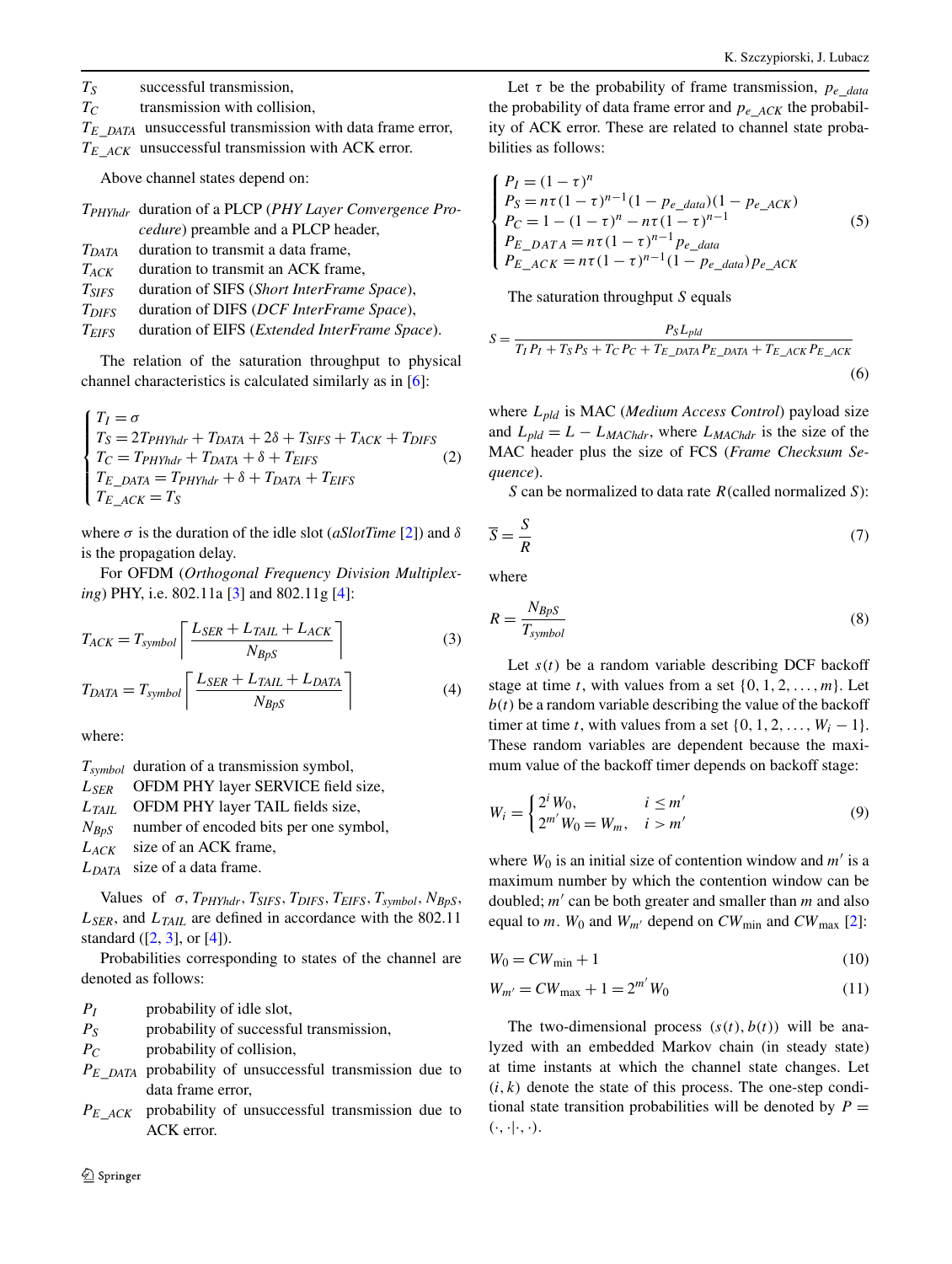<span id="page-2-0"></span>Let  $p_f$  be the probability of transmission failure and  $p_{coll}$ the probability of collision. The non-null transition probabilities are determined as follows:

$$
P(i, k|i, k+1) = 1 - p_{coll},
$$
  
\n
$$
0 \le i \le m, 0 \le k \le W_i - 2
$$
  
\n
$$
P(i, k|i, k) = p_{coll},
$$
  
\n
$$
0 \le i \le m, 1 \le k \le W_i - 1
$$
  
\n
$$
P(0, k|i, 0) = (1 - p_f)/W_0,
$$
  
\n
$$
0 \le i \le m - 1, 0 \le k \le W_0 - 1
$$
  
\n
$$
P(i, k|i - 1, 0) = p_f/W_i,
$$
  
\n
$$
1 \le i \le m, 0 \le k \le W_i - 1
$$
  
\n
$$
P(0, k|m, 0) = 1/W_0,
$$
  
\n
$$
0 \le k \le W_0 - 1
$$
  
\n(12)

Let  $b_{i,k}$  be the probability of state  $(i, k)$ . It can be shown that:

$$
b_{i,0} = p_f \cdot b_{i-1,0} \tag{13}
$$

$$
b_{i,0} = p_f^i \cdot b_{0,0} \tag{14}
$$

and

$$
b_{i,k} = \begin{cases} \frac{W_i - k}{W_i (1 - p_{coll})} p_f^i \cdot b_{0,0}, & 0 < k \le W_i - 1\\ p_f^i \cdot b_{0,0}, & k = 0 \end{cases}
$$
(15)

From:

$$
\sum_{i=0}^{m} \sum_{k=0}^{W_i - 1} b_{i,k} = 1
$$
\n(16)

And

$$
\sum_{i=0}^{m} b_{i,0} = b_{0,0} \frac{1 - p_f^{m+1}}{1 - p_f}
$$
 (17)

we get

$$
b_{0,0}^{-1} = \begin{cases} \frac{(1-p_f)W_0(1-(2p_f)^{m+1}) - (1-2p_f)(1-p_f^{m+1})}{2(1-2p_f)(1-p_f)(1-p_{coll})} + \frac{1-p_f^{m+1}}{1-p_f}, \\ m \leq m' \\ \frac{\Psi}{2(1-2p_f)(1-p_f)(1-p_{coll})} + \frac{1-p_f^{m+1}}{1-p_f}, \end{cases}
$$
(18)

where

$$
\Psi = (1 - p_f)W_0(1 - (2p_f)^{m'+1}) - (1 - 2p_f)(1 - p_f^{m+1})
$$
  
+ 
$$
W_0 2^{m'} p_f^{m'+1} (1 - 2p_f)(1 - p_f^{m-m'})
$$
 (19)

The probability of frame transmission  $\tau$  is equal to:

$$
\tau = \sum_{i=0}^m b_{i,0}
$$

$$
= \begin{cases} \left(\frac{(1-p_f)W_0(1-(2p_f)^{m+1})-(1-2p_f)(1-p_f^{m+1})}{2(1-2p_f)(1-p_f)(1-p_{coll})} + \frac{1-p_f^{m+1}}{1-p_f}\right)^{-1} \\ \times \frac{1-p_f^{m+1}}{1-p_f}, \quad m \leq m' \\ \left(\frac{\Psi}{2(1-2p_f)(1-p_f)(1-p_{coll})} + \frac{1-p_f^{m+1}}{1-p_f}\right)^{-1} \frac{1-p_f^{m+1}}{1-p_f}, \end{cases} (20)
$$

For  $p_{coll} = 0$  the above solution is the same as presented in [\[6](#page-6-0)].

The probability of transmission failure

$$
p_f = 1 - (1 - p_{coll})(1 - p_e)
$$
 (21)

where  $p_e$  is the frame error probability:

$$
p_e = 1 - (1 - p_{e\_data})(1 - p_{e\_ACK})
$$
 (22)

where  $p_e$  <sub>data</sub> is FER for data frames and  $p_e$ <sub>*ACK*</sub> is FER for ACK frames. *pe*\_*data* and *pe*\_*ACK* can be calculated from bit error probability (i.e. BER) *pb*:

$$
p_{e\_data} = 1 - (1 - p_b)^{L_{data}} \tag{23}
$$

$$
p_{e\_ACK} = 1 - (1 - p_b)^{L_{ACK}} \tag{24}
$$

The probability of collision

$$
p_{coll} = 1 - (1 - \tau)^{n-1}
$$
\n(25)

Finally

$$
p_f = 1 - (1 - p_{coll})(1 - p_e)
$$
  
= 1 - (1 -  $\tau$ )<sup>n-1</sup>(1 - p\_e) (26)

Equations  $(20)$  and  $(26)$  form a non-linear system with two unknown variables  $\tau$  and  $p_f$  which may be solved numerically.

#### **3 The analysis**

All diagrams presented in this section show values of the normalized saturation throughput. All calculations were made for *n* ∈ {1*,* 2*,* 3*,* 4*,* 5*,* 10*,* 15*,* 20*,* 30*,* 40}. For *L* = 1000 bytes frame the following values of *BER* were used {10−4*,* 5 × 10−5*,* 10−5*,* 5 × 10−6*,* 10−6*,* 0}. For *L* ∈ {100*,* 250*,* 500*,* 1000*,* 1500*,* 2000} bytes *BER* ∈ {0*,* 10−5*,* 10−4}. We considered IEEE 802.11g–ERP-OFDM i.e. "g" only mode and data rate  $R = 54$  Mbps (with the exception of the last diagram, which consists evaluation of *R* impact on *S)*.

Figure [1](#page-3-0) presents normalized *S* as a function of *n* for  $L = 1000$  $L = 1000$  $L = 1000$  bytes frame and different values of *BER* (Table 1). Along with increasing value of *BER* saturation throughput *S* is reduced. Also maximum of *S* is shifted from  $n = 2$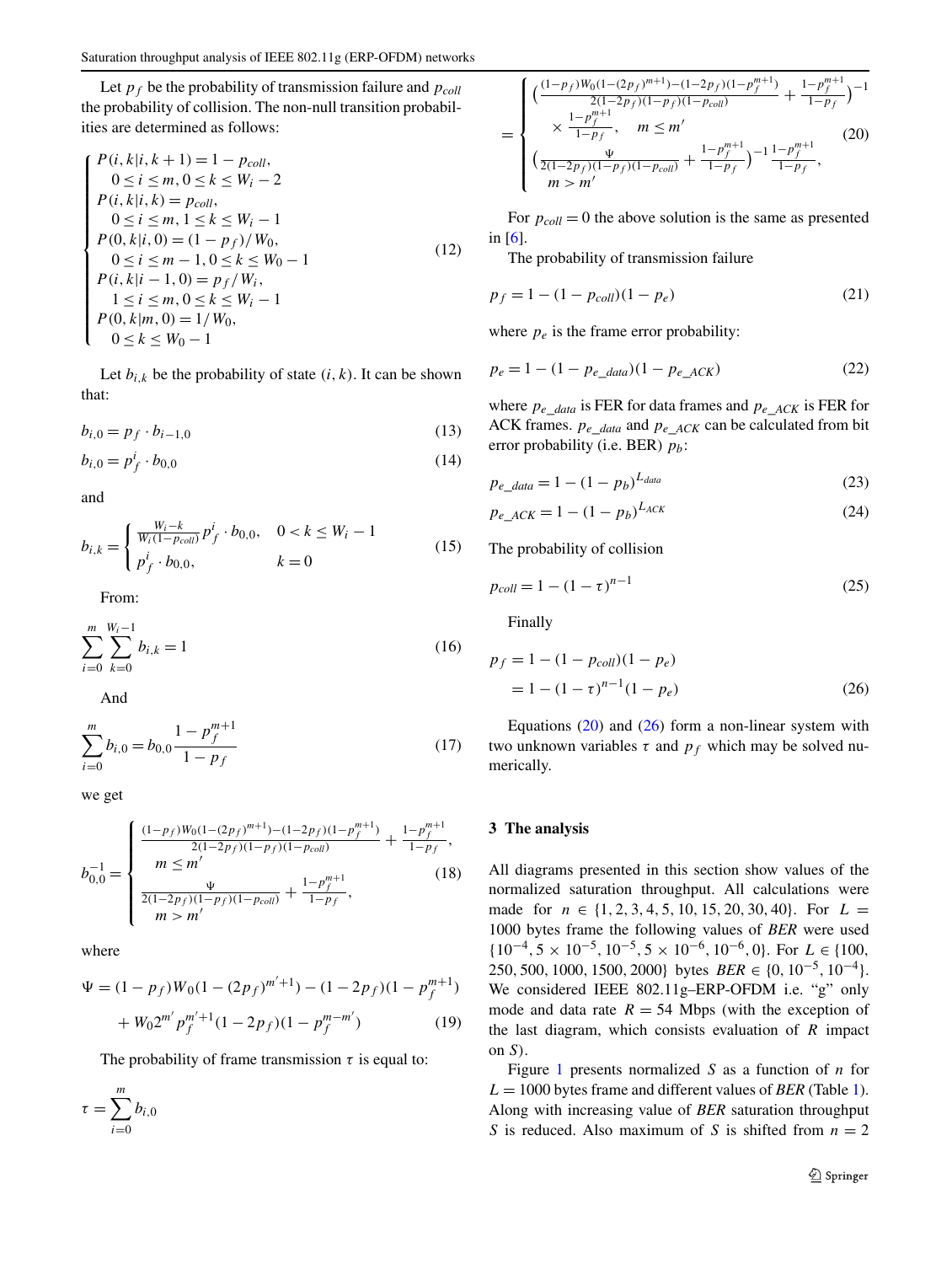<span id="page-3-0"></span>**Fig. 1** Normalized *S* as a function of  $n$ —for  $L = 1000$ bytes and different values of *BER*





**Table 1** Normalized *S* as a function of  $n$ —for  $L = 1000$ bytes and different values of *BER*

(for two smallest *BER* 0 and  $10^{-6}$ ), through  $n = 3$  for *BER*  $5 \times 10^{-6}$  and  $10^{-5}$ ,  $n = 5$  and  $5 \times 10^{-5}$ , into  $n = 10$  for  $BER = 10^{-4}$ . Along with increasing value of BER presented curves are flattened. For a given *BER* reduction of *S* with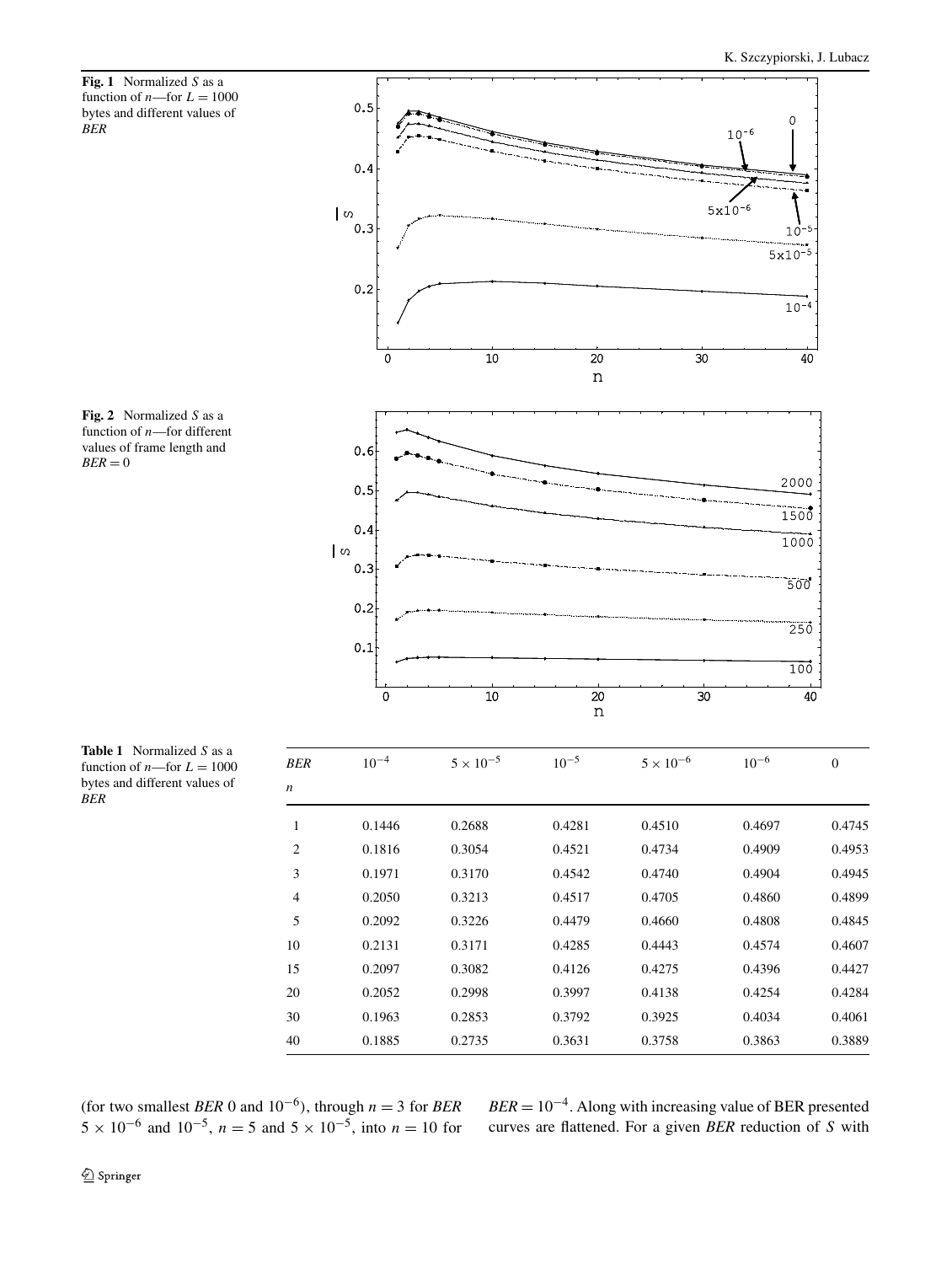**Fig. 3** Normalized *S* as a function of *n*—for different values of frame length and

 $BER = 10^{-5}$ 



| L                | 100    | 250    | 500    | 1000   | 1500   | 2000   |
|------------------|--------|--------|--------|--------|--------|--------|
| $\boldsymbol{n}$ |        |        |        |        |        |        |
| 1                | 0.0637 | 0.1717 | 0.3074 | 0.4745 | 0.5808 | 0.6471 |
| $\sqrt{2}$       | 0.0723 | 0.1904 | 0.3319 | 0.4953 | 0.5949 | 0.6541 |
| 3                | 0.0748 | 0.1949 | 0.3360 | 0.4945 | 0.5896 | 0.6450 |
| 4                | 0.0756 | 0.1958 | 0.3354 | 0.4899 | 0.5817 | 0.6346 |
| 5                | 0.0758 | 0.1954 | 0.3334 | 0.4845 | 0.5738 | 0.6249 |
| 10               | 0.0744 | 0.1899 | 0.3208 | 0.4607 | 0.5422 | 0.5880 |
| 15               | 0.0725 | 0.1842 | 0.3098 | 0.4427 | 0.5197 | 0.5626 |
| 20               | 0.0708 | 0.1793 | 0.3008 | 0.4284 | 0.5021 | 0.5430 |
| 30               | 0.0678 | 0.1712 | 0.2862 | 0.4061 | 0.4751 | 0.5132 |
| 40               | 0.0653 | 0.1646 | 0.2747 | 0.3889 | 0.4544 | 0.4905 |
| L                | 100    | 250    | 500    | 1000   | 1500   | 2000   |
| $\boldsymbol{n}$ |        |        |        |        |        |        |
| 1                | 0.0629 | 0.1668 | 0.2909 | 0.4281 | 0.5004 | 0.5330 |
| $\overline{c}$   | 0.0715 | 0.1855 | 0.3162 | 0.4521 | 0.5211 | 0.5502 |
| 3                | 0.0740 | 0.1902 | 0.3212 | 0.4542 | 0.5208 | 0.5484 |
| $\overline{4}$   | 0.0749 | 0.1914 | 0.3213 | 0.4517 | 0.5166 | 0.5431 |
| 5                | 0.0751 | 0.1912 | 0.3199 | 0.4479 | 0.5114 | 0.5372 |
| 10               | 0.0738 | 0.1862 | 0.3089 | 0.4285 | 0.4872 | 0.5105 |
| 15               | 0.0719 | 0.1808 | 0.2988 | 0.4126 | 0.4682 | 0.4900 |
| 20               | 0.0702 | 0.1760 | 0.2902 | 0.3997 | 0.4529 | 0.4736 |
| 30               | 0.0673 | 0.1681 | 0.2763 | 0.3792 | 0.4289 | 0.4480 |
| 40               | 0.0648 | 0.1617 | 0.2652 | 0.3631 | 0.4103 | 0.4281 |

**Table 2** Normalized *S* as a function of *n*—for different values of frame length and  $BER = 0$ 

**Table 3** Normalized *S* as a function of *n*—for different values of frame length and  $BER = 10^{-5}$ 

increase of *n* is related to increasing number of collision in medium. Reduction of *S* between  $BER = 0$  and  $BER = 10^{-6}$ is very small.

Figure [2](#page-3-0) presents normalized *S* as a function of *n* for different values of frame length and *BER* = 0 (Table 2). For a given *n* along with increase of frame length the value of *S* increases. Maximum value of *S* depends on *n* and falls into [\[2](#page-6-0), [5](#page-6-0)].

Figure 3 shows normalized *S* as a function of *n* for different values of frame length and  $BER = 10^{-5}$  (Table 3). For a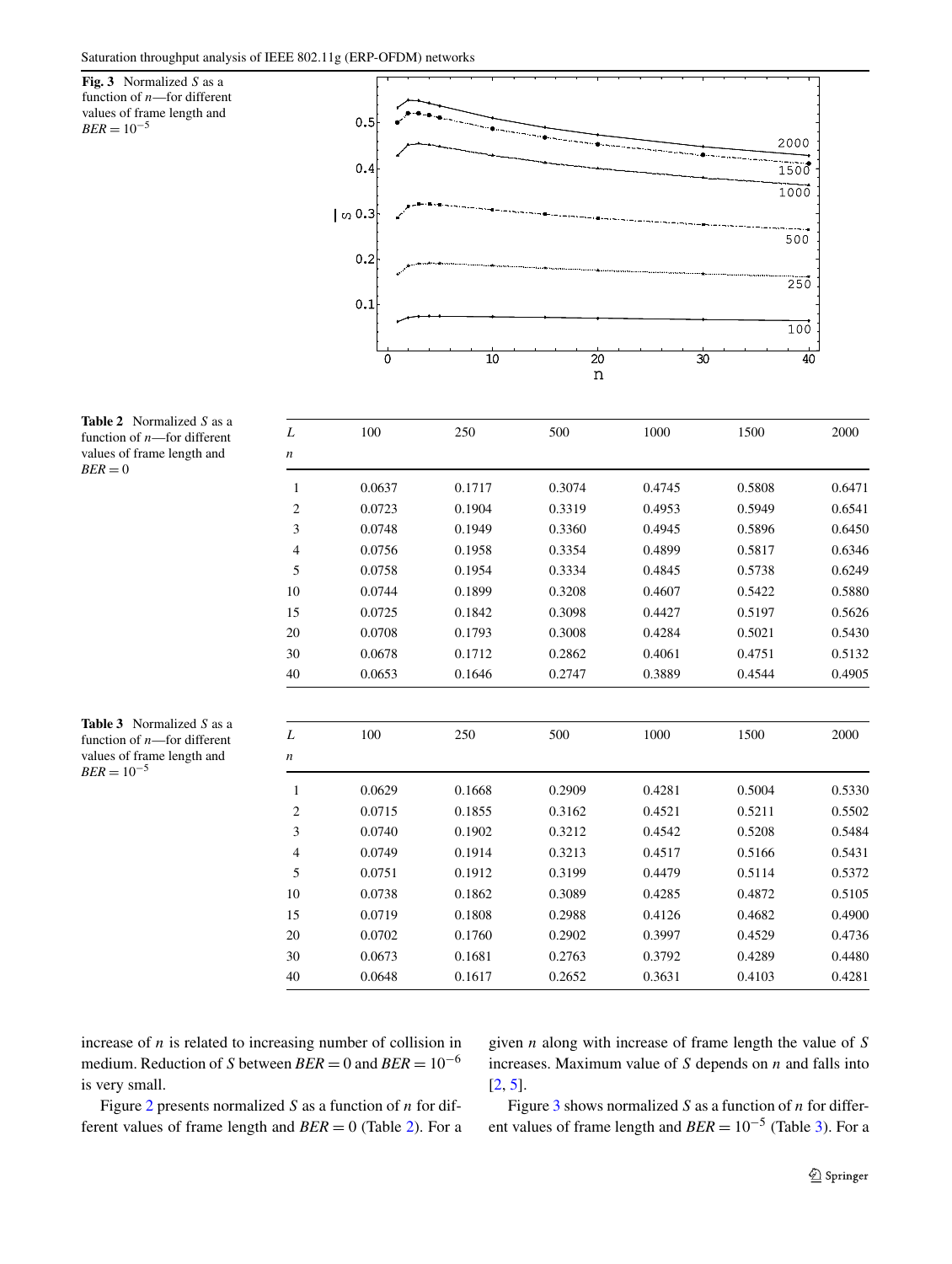<span id="page-5-0"></span>







**Table 4** Normalized *S* as a function of *n*—for different values of frame length and  $BER = 10^{-4}$ 

| L              | 100    | 250    | 500    | 1000   | 1500   | 2000   |
|----------------|--------|--------|--------|--------|--------|--------|
| n              |        |        |        |        |        |        |
| 1              | 0.0556 | 0.1251 | 0.1643 | 0.1446 | 0.1103 | 0.0812 |
| 2              | 0.0643 | 0.1450 | 0.1960 | 0.1816 | 0.1412 | 0.1038 |
| 3              | 0.0671 | 0.1519 | 0.2081 | 0.1971 | 0.1548 | 0.1137 |
| $\overline{4}$ | 0.0682 | 0.1549 | 0.2137 | 0.2050 | 0.1619 | 0.1190 |
| 5              | 0.0687 | 0.1561 | 0.2165 | 0.2092 | 0.1659 | 0.1219 |
| 10             | 0.0682 | 0.1553 | 0.2172 | 0.2131 | 0.1705 | 0.1254 |
| 15             | 0.0667 | 0.1520 | 0.2129 | 0.2097 | 0.1682 | 0.1237 |
| 20             | 0.0652 | 0.1485 | 0.2081 | 0.2052 | 0.1647 | 0.1212 |
| 30             | 0.0626 | 0.1423 | 0.1992 | 0.1963 | 0.1576 | 0.1159 |
| 40             | 0.0604 | 0.1370 | 0.1916 | 0.1885 | 0.1512 | 0.1111 |

given *n* along with increase of frame length the value of *S* increases. Maximum value of *S* depends on *n* and falls into [\[2](#page-6-0), [5\]](#page-6-0). In comparison to  $BER = 0$  *S* is reduced because of channel errors.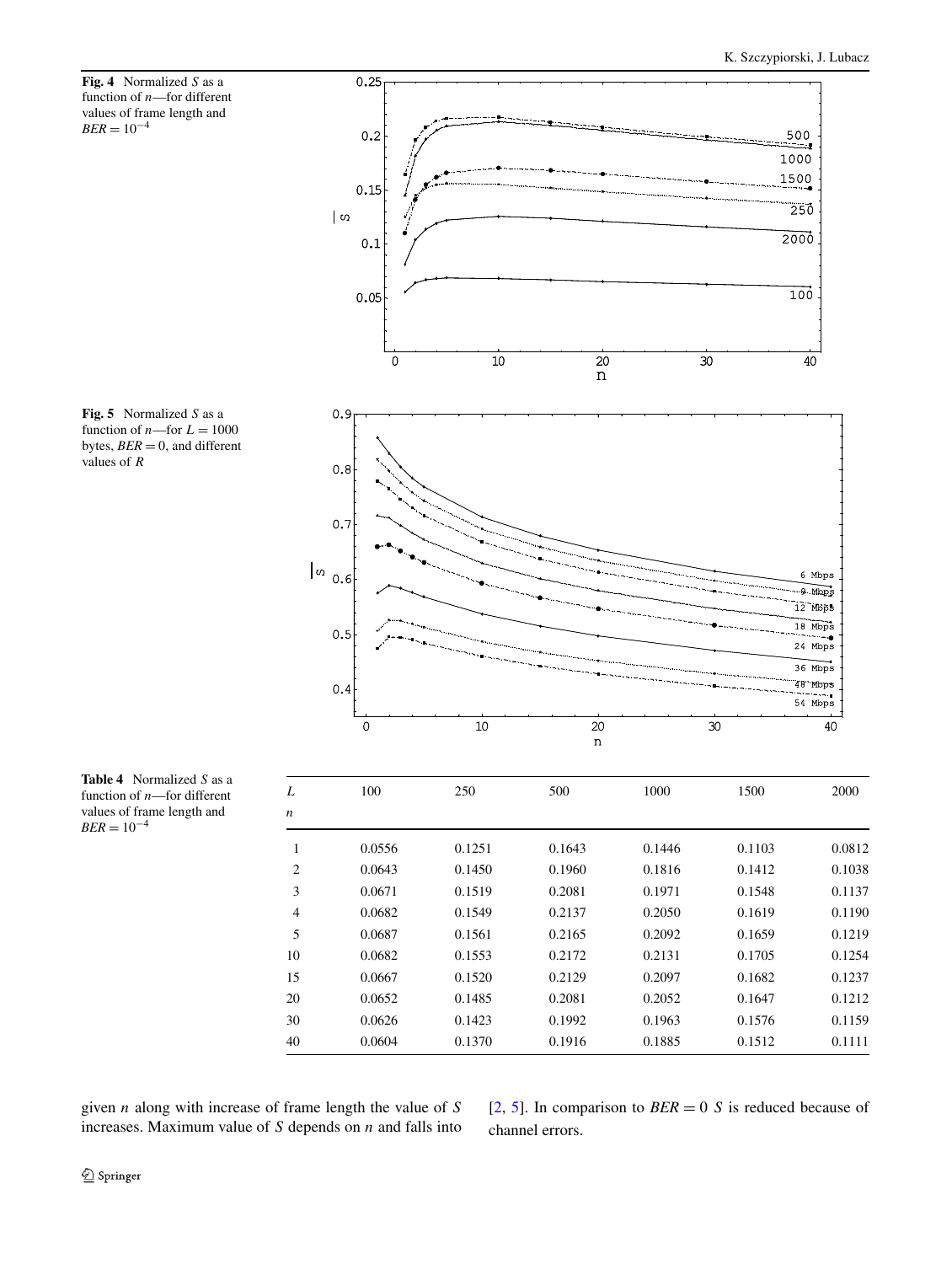<span id="page-6-0"></span>

|  | Saturation throughput analysis of IEEE 802.11g (ERP-OFDM) networks |
|--|--------------------------------------------------------------------|
|--|--------------------------------------------------------------------|

| <b>Table 5</b> Normalized $S$ as a<br>function of <i>n</i> —for $L = 1000$<br>bytes, $BER = 0$ , and different | R<br>$\boldsymbol{n}$ | 6      | 9      | 12     | 18     | 24     | 36     | 48     | 56     |
|----------------------------------------------------------------------------------------------------------------|-----------------------|--------|--------|--------|--------|--------|--------|--------|--------|
| values of $R$                                                                                                  |                       |        |        |        |        |        |        |        |        |
|                                                                                                                | 1                     | 0.8574 | 0.8186 | 0.7793 | 0.7158 | 0.6592 | 0.5752 | 0.5070 | 0.4745 |
|                                                                                                                | $\overline{c}$        | 0.8290 | 0.7979 | 0.7651 | 0.7120 | 0.6629 | 0.5892 | 0.5267 | 0.4953 |
|                                                                                                                | 3                     | 0.8043 | 0.7762 | 0.7463 | 0.6978 | 0.6524 | 0.5840 | 0.5248 | 0.4945 |
|                                                                                                                | 4                     | 0.7844 | 0.7583 | 0.7301 | 0.6844 | 0.6412 | 0.5762 | 0.5193 | 0.4899 |
|                                                                                                                | 5                     | 0.7681 | 0.7432 | 0.7162 | 0.6725 | 0.6309 | 0.5684 | 0.5133 | 0.4845 |
|                                                                                                                | 10                    | 0.7136 | 0.6920 | 0.6682 | 0.6297 | 0.5928 | 0.5370 | 0.4872 | 0.4607 |
|                                                                                                                | 15                    | 0.6791 | 0.6591 | 0.6370 | 0.6013 | 0.5668 | 0.5147 | 0.4679 | 0.4427 |
|                                                                                                                | 20                    | 0.6534 | 0.6345 | 0.6135 | 0.5796 | 0.5468 | 0.4973 | 0.4526 | 0.4284 |
|                                                                                                                | 30                    | 0.6152 | 0.5978 | 0.5784 | 0.5470 | 0.5165 | 0.4706 | 0.4288 | 0.4061 |
|                                                                                                                | 40                    | 0.5867 | 0.5703 | 0.5520 | 0.5224 | 0.4936 | 0.4501 | 0.4105 | 0.3889 |

Figure [4](#page-5-0) presents normalized *S* as a function of *n* for different values of frame length and  $BER = 10^{-4}$  $BER = 10^{-4}$  $BER = 10^{-4}$  (Table 4). For a given *n* along with increase of frame length the value of *S* increases but only to the limited level; *S* decreases for frames greater than 500 bytes and for  $n > 3$ . This is an influence of increasing *FER* with length of frame.

Finally, we evaluate normalized *S* as a function of *n* for different IEEE 802.11g data rates *R* ∈ {6*,* 9*,* 12*,* 18*,* 24*,* 36*,* 48*,* 54} Mbps. Results show (Fig. [5](#page-5-0) and Table 5) that the channel usage for lower rates is better than for upper; for 6 Mbps and  $n = 1$  is close to 85%, while for 54 Mbps and  $n = 1$  is close to 47%.

#### **4 Conclusions**

The presented analysis shows that the saturation throughput essentially depends on bit error rate—for a given number of stations and the length of frame the lower *BER*, the greater is *S*. This is an influence of channel error on the effective volume of transmitted data. Increasing the number of stations implies collisions and finally reduces the value of saturation throughput. The saturation throughput depends on frame error rate because *FER* is a function of *BER* and *L*.

## **References**

- 1. Bianchi, G. (2000). Performance analysis of the IEEE 802.11 distributed coordination function. *IEEE Journal on Selected Areas in Communications*, *18*(3), 535–547.
- 2. IEEE 802.11, 1999 (1999). Edition (ISO/IEC 8802-11: 1999) IEEE standards for information technology—telecommunications and information exchange between systems—local and metropolitan area

network—specific requirements—Part 11: wireless LAN medium access control (MAC) and physical layer (PHY) specifications.

- 3. IEEE 802.11a-1999 (1999). (8802-11:1999/Amd 1:2000(E)), IEEE standard for information technology—telecommunications and information exchange between systems—local and metropolitan area networks—specific requirements—Part 11: wireless LAN medium access control (MAC) and physical layer (PHY) specifications amendment 1: high-speed physical layer in the 5 GHz band.
- 4. IEEE 802.11g-2003 (2003). IEEE standard for information technology—telecommunications and information exchange between systems—local and metropolitan area networks—specific requirements—Part 11: wireless LAN medium access control (MAC) and physical layer (PHY) specifications—amendment 4: further higher-speed physical layer extension in the 2.4 GHz band.
- 5. Kochut, A., Vasan, A., Shankar, A., & Agrawala, A. (2004). Sniffing out the correct physical layer capture model in 802.11b. In: *12th IEEE international conference on network protocols (ICNP 2004)*, Berlin.
- 6. Ni, Q., Li, T., Turletti, T., & Xiao, Y. (2005). Saturation throughput analysis of error-prone 802.11 wireless networks. *Wiley Journal of Wireless Communications and Mobile Computing (JWCMC)*, *5*(8), 945–956.
- 7. Szczypiorski, K., & Lubacz, J. (2007). Performance evaluation of IEEE 802.11 DCF networks. In *Lecture Notes in Computer Science (LNCS)* (Vol. 4516, pp. 1082–1093). 20th international teletraffic congress (ITC-20), Ottawa, Canada, June 17–21, 2007. Berlin: Springer.
- 8. Wu, H., Peng, Y., Long, K., Cheng, S., & Ma, J. (2002). Performance of reliable transport protocol over IEEE 802.11 wireless LAN: analysis and enhancement. In: *IEEE INFOCOM'02*.



**Krzysztof Szczypiorski** received M.Sc. (1997) and Ph.D. (2007) in telecommunications both with honors from Faculty of Electronics and Information Technology, Warsaw University of Technology (WUT, Poland); assistant professor at WUT; main research interests: network security and steganography, wireless networks, privacy in virtual society; author of over 40 scientific papers and over 30 invited talks on information security, telecommunications and electronic commerce; leader of Network Security Group (secgroup.pl).